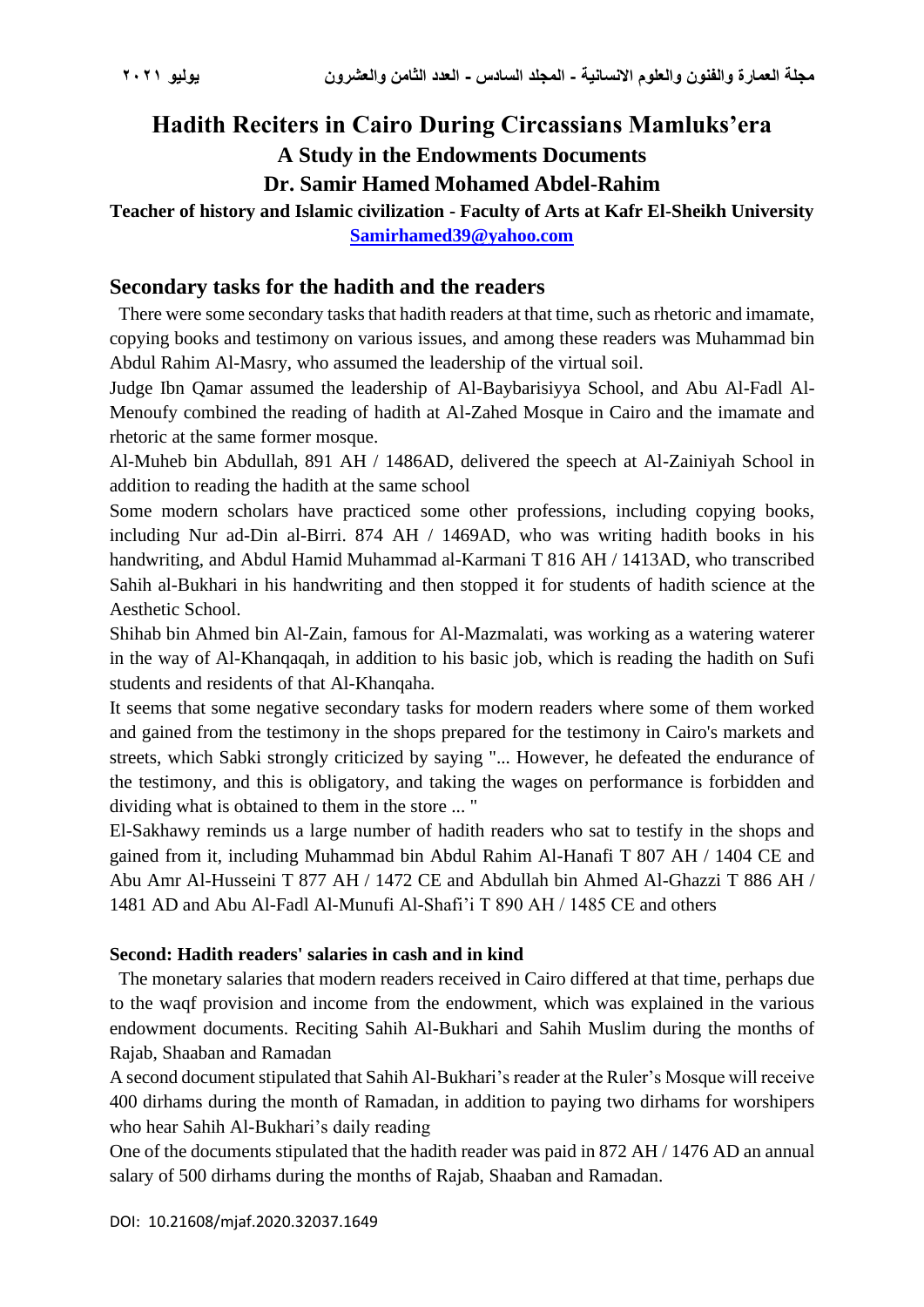The salary of the hadith reader has decreased according to one of the documents dating back to the year 876 AH / 1480AD to 200 dirhams during the three months, when Sahih Al-Bukhari was begun to be read from the first Rajab, and sealing it in the last ten days of Ramadan.

In the year 890 AH / 1494AD, the salary of the Hadith Reader decreased, according to one of the documents, the Hadith Reader received an amount of 300 dirhams in exchange for carrying out his usual mission at that time.

The reader of the hadith was also charged according to one of the documents in the year 903 AH / 1497 AD to eight silver dirhams in exchange for his reading of Sahih Al-Bukhari in one of the mosques of Cairo, and we also note that the salary of the Hadith reader in the year 903 AH / 1497 AD increased to 1000 dirhams in return for reading Sahih Muslim in the month of Shaaban and Sahih Al-Bukhari in the month of Ramadan every year.

It appears from the above that there is a great variation in the monetary salaries received by the hadith readers versus reading the hadith books and others, and this may be due to a large extent according to the wealth of the endowments on establishments, as was the expansion of religious employers, including hadith readers, including what was stipulated in one of the endowments ... He buys 250 dirhams each year for Eid al-Adha, and he buys cows, buffaloes, and sheep, and he spends 200 dirhams a day on Ashura for a price of food, sweets, and other expansion for employers in the mentioned Khanhana ...

We note through the documents that some readers of the hadith and the promise receive many kinds of gifts and benefit greatly from the expansion on them and their families during the different religious seasons such as Ramadan and Eid al-Fitr and Eid al-Adha in each year, something that Al-Maqrizi affirms in his talk about the Khanqah of Nasiriyah by saying "... and it is spent for each I shed a day of sliced lamb, a pound, of pure bread, four pounds, a pound of dessert, and two pounds of olive oil, expanding every month of Ramadan, on both feasts, in the season of Rajab, Shaaban, and Ashura.

#### **Talking about reading times:**

 The time for teaching hadith books and reading it in schools differed from that in mosques, Sufi khanqawat, and cemeteries, as hadith readers worked in schools regularly throughout the year and the study started in those schools from after dawn prayers until afternoon prayer times daily except for Friday.

We have noticed the regularity of the study throughout the year except for the annual leave for readers and students during the months of Rajab, Shaaban and Ramadan, in which professors may devote themselves to reading at times in Cairo mosques and their various mosques during that period.

As for the times of reading the hadith inside the mosques, they were usually done weekly or seasonal, as the documents agreed that it is customary to read hadith books such as Al-Bukhari and Muslim, and others starting from the month of Rajab, to be completed and stamp reading in the last ten days of Ramadan, specifically the night of the twenty-seventh of Ramadan each year.

We have noticed sometimes when the readers of the hadith are reciter at times in a mosque, they were assigned specific times on specific days and often four days per week, including Friday, immediately after the end of the Friday prayer, which is stated in one of the documents "... that the Sheikh and the reader attend four days per week, on Friday, after the Friday prayer, the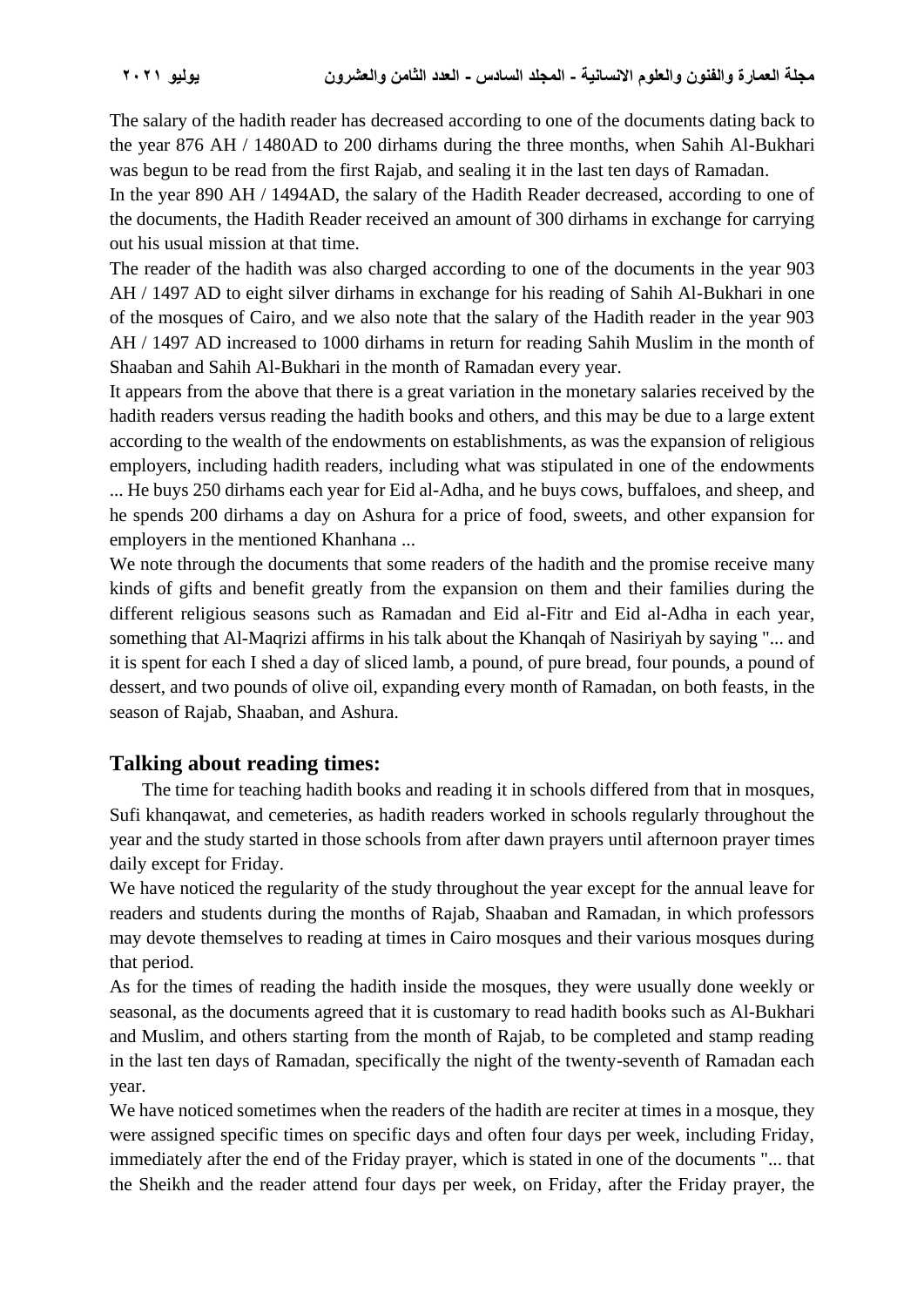aforementioned reader will read the available Qur'an readings and the conditional Surahs available from the books approved in the interpretation and the noble hadith.

As for the official holidays, the readers of the hadith benefited from the official holidays, some of which were paid and others not paid. As for the paid holidays, they are sick leave as a result of catching some infectious diseases that prevent them from mixing with their students or mosque goers, such as ophthalmology or skin diseases such as leprosy. And others were allowed to drop out of work until they recovered ,as for unpaid leave, it is a long legal leave that requires a deputy to have his place to teach hadith in schools or mosques at that time, which is explicitly stated in one of these documents. If a person volunteers, he will be substituted for him in his job and the mentioned information about his job will be conducted on him ... "

#### **Second: The role of hadith scholars in mosques:**

The mosques inside the city of Cairo were not limited to religious rites only, but went beyond that role, so that they became one of the most important educational facilities at that time. Fajr prayer daily during the month of Ramadan each year.

A second document stated that a date reader should be assigned to Sultan Al-Nasser Mosque, "... that the beholder in the tribal iwan of the aforementioned mosque arrange an appointment or arrange for him a leading leader working in religion ... then the aforementioned reader reads the availability of the great Qur'an and the surahs provided above from the books approved in the interpretation and the noble hadith of the Prophet ... "

Another document stated that readers of the hadith read Sahih Al-Bukhari starting from the month of Rajab and stamp it on the last ten days of Ramadan every year in the Iwan Sultan Mosque in Cairo.

It appears through the previous document that the hadith reader was reading the hadith on the mosque's goers and the largest number of worshipers inside it during specific times. If we make a comparison between the role of modern readers in schools and their role in the mosques in Cairo, we find there is a qualitative difference in those roles where the role of these readers is strong by teaching the hadith and reading it to their students in schools and that is in a specialized and in-depth form in the term hadith and explaining its vague words and helping them as well in understanding the words of the Prophet's Hadith and solving its various problems in front of them, while their role in mosques is limited to reading the hadith and interpreting it for the attendees of those who attend these mosques.

The hadith readers also had the right to choose any of the hadith books, whether from Sahih Al-Bukhari or Sahih Muslim or Al-Shifa, according to the condition of the endowment. Al-Sakhawi states in the same context that the reader Abu Muhammad Al-Fayoumi 870 AH / 1465AD Sahih Al-Bukhari read to the public in the Al-Zahid Mosque in Cairo "... and increased his interest in him until he obtained many benefits from his hadiths that he took throughout his life from the stomachs of books, including the good and others ..."

### **The role of modern readers in Sufi Khanqawat:**

 Sufiq Khanqawat contributed greatly to enriching the educational movement within it. It was not a place for Sufis to practice their religious rituals only. Rather, it played the role of the school in religious education, especially in teaching and reading the Prophet's hadith.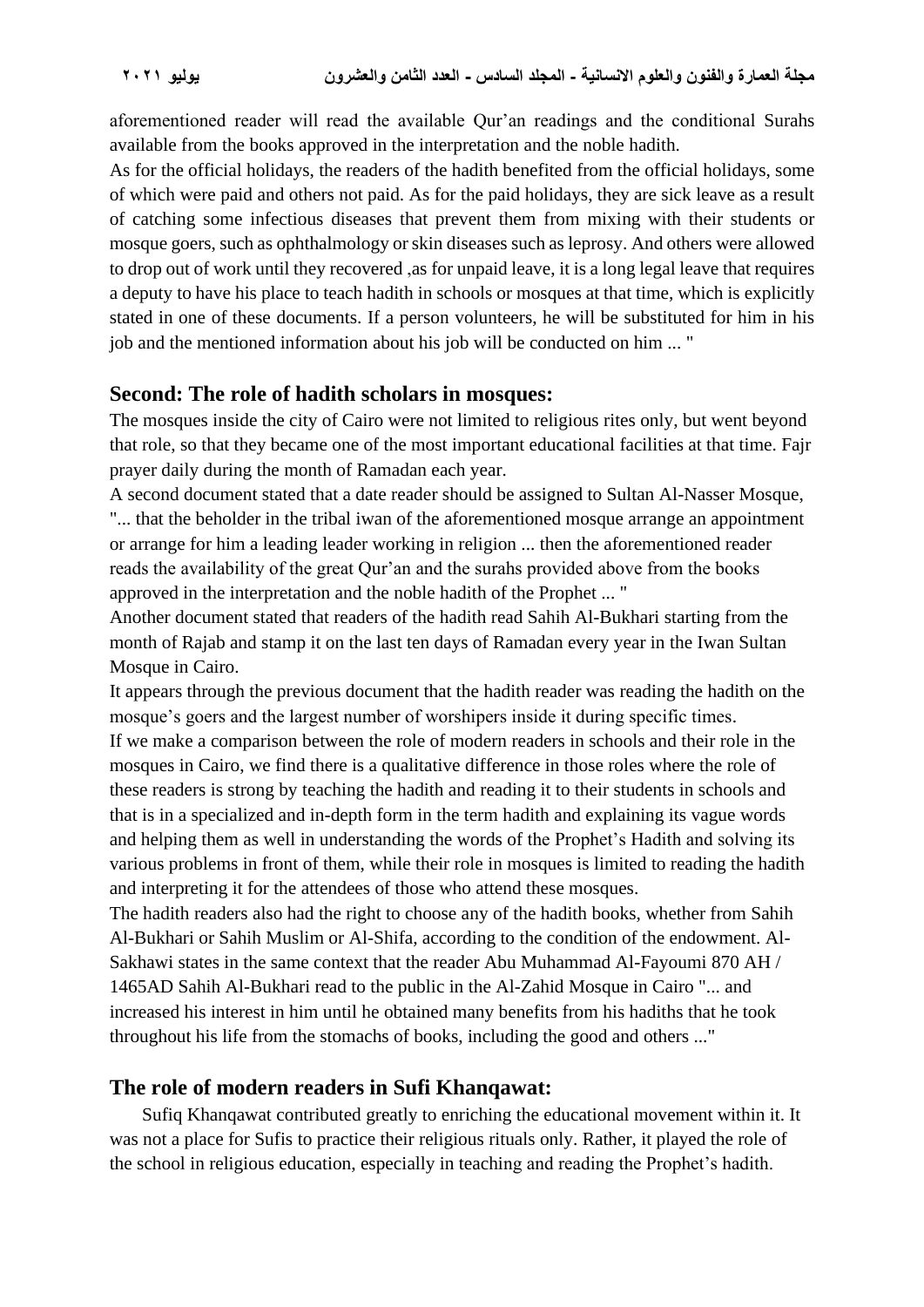Sheikh Al-Shams bin Al-Ta'qa also taught modern science to students of Khankhah Saeed Al-Sa`dah during his stay in which he studied reciting Sahih Bukhari during specific times and the opportunity was available to meet the Sheikh with his students in that khanqah regularly and permanently.

Sheikh Muhammad bin Omar, also known as Ibn Qamar, taught the hadith and read it in Al-Khanqia al-Baybariyah. He repeatedly studies the hadith in that khanaqah, "... it was revealed by Saeed Sa`ada, and I saw him reading the hadith in it after the attendance ended." The role of hadith readers in cemeteries:

 Readers of Hadith contributed a great role in reading it inside the tombs, and among these readers was Muhammad bin Abdul Rahim Al-Shafi'i d.

Abu al-Barakat bin al-Zayn al-Haythami T 863 AH / 1458 CE studied fiqh and recited the hadith of the Prophet in the cemetery of one of the women and called the six of them both in one of the suburbs of Cairo according to the condition of stopping it at that time.

As stated in one of the endowment documents in the year 893 AH / 1487 AD "... and that is for a man of the people of goodness and religion who has nothing in him in the narration of the noble hadith that he reads the readable readings of Sahih Al-Bukhari ... in the first three months, the first of which is Rajab for each year in the soil Mentioned ... "

#### **Reading Sahih Al-Bukhari in Al-Jabal Castle:**

Readers of the hadith were not limited to reading it in the graves only. They also read Sahih Al-Bukhari and Sahih Muslim in the Royal Palace in the Citadel of the Mountain and in the presence of the Sultan and the great princes of the Mamelukes, jurists, judges and others. This habit was one of the most important manifestations of reviving the holy month of Ramadan every year.

Usually some Mameluke sultans took place with the seal of Sahih Al-Bukhari every three months and in the presence of the four judges, the elders of the scholars and a large number of students.

Including the rise of Shams al-Din al-Jibti in 825 AH / 1422 CE, one of the recitation of Sultan Sheikh al-Mahmoudi by reading Sahih al-Bukhari in the castle and in the presence of judges, jurists and students of hadith science, and this indicates the extent of the great standing of modern readers at that time. In Al-Azhar Mosque and others during periods of high costs, plague and temptation, they approached God Almighty by removing from them what they are. Ibn Habib mentions in the incidents of the year 833 AH / 1429AD. One of the messengers of the Kings of the East asked the Sultan to explain Sharh al-Bukhari to Ibn Hajar al-Asqalani, and I immediately prepared for him three volumes of the first of this book.

A lot of researches occurs during reading Sahih Al-Bukhari, many research, controversy and discussions, even in the presence of sultans, which were caused by conflicts related to reading issues, which naturally caused a lot of confusion, and sometimes the motive is to raise some issues of defiance in one of the present and show his impotence, which is what happened when Jalal Aldin attended Al-Balqaini d. 824/1420 AD Hearing the hadith in the citadel in 821/1417 AD after Judge Nasir al-Din al-Barzi interfered with the Sultan until he was permitted and that was a violation.

In heresy